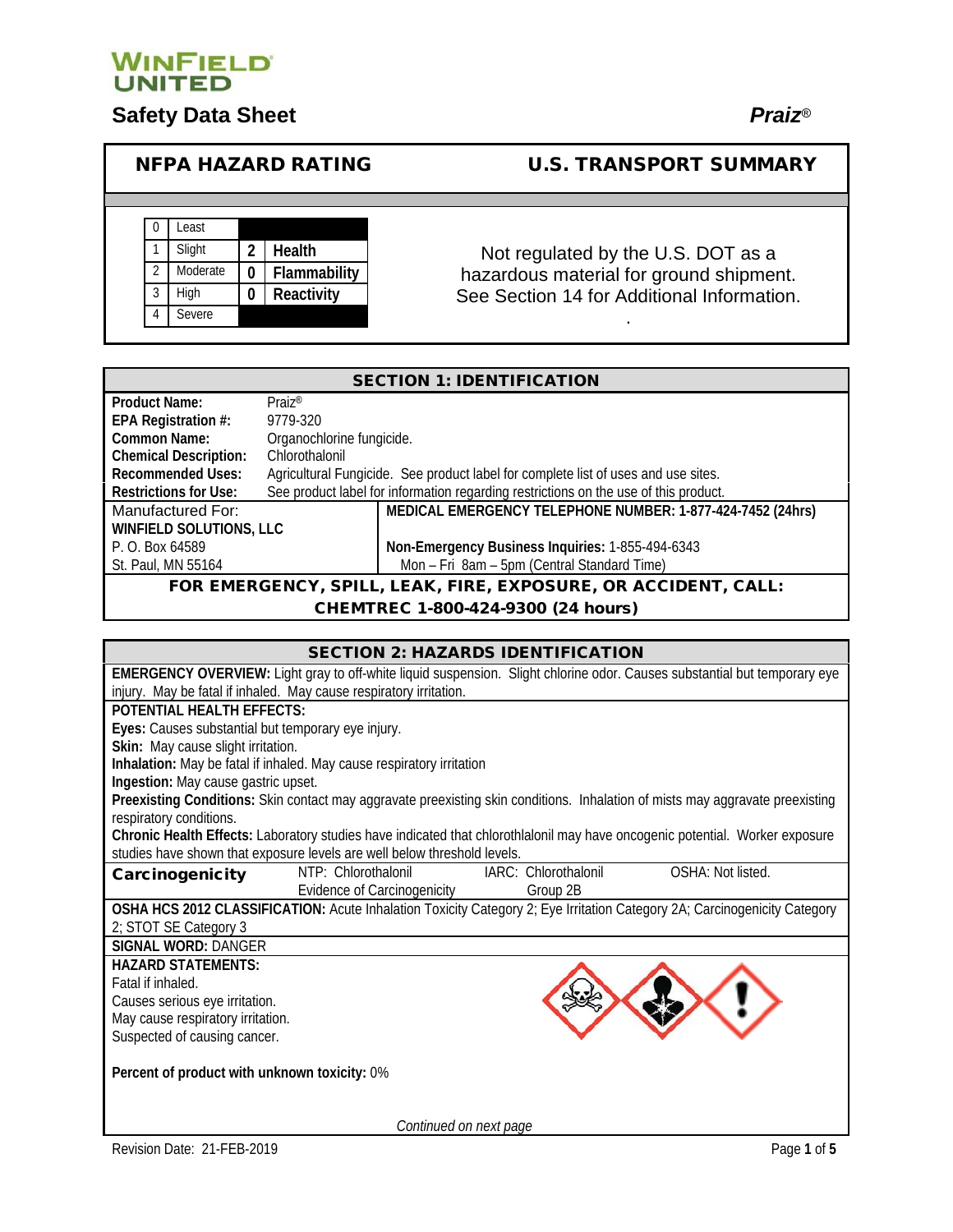### *Praiz®*

#### **PRECAUTIONARY STATEMENTS:**

| Prevention: | Wash hands thoroughly after handling. Obtain special instructions before use. Do not handle until all safety   |
|-------------|----------------------------------------------------------------------------------------------------------------|
|             | precautions have been read and understood. Do not breathe mist, vapor or spray. Use only outdoors or in a      |
|             | well ventilated area. Wear respiratory protection. Wear protective gloves, protective clothing, eye protection |
|             | and face protection.                                                                                           |
| Response:   | If inhaled: Remove person to fresh air and keep comfortable for breathing. Immediately call a poison control   |
|             | center (1-877-424-7452) or doctor for treatment advice.                                                        |
|             | If in eyes: Rinse cautiously with water for 15 minutes. Remove contact lenses, if present and easy to do.      |
|             | Continue rinsing. If eye irritation persists: Get medical attention.                                           |
|             | If exposed or concerned: Get medical advice/attention.                                                         |
| Storage:    | Store in a well-ventilated place. Keep container tightly closed. Store locked up.                              |
| Disposal:   | Dispose of contents/container in accordance with Federal, state and local regulations. See Section 13 of the   |
|             | SDS and the pesticide label for additional disposal information.                                               |

| <b>SECTION 3: COMPOSITION/INFORMATION ON INGREDIENTS</b> |            |  |  |
|----------------------------------------------------------|------------|--|--|
| % (wt)                                                   | CAS Reg. # |  |  |
| 54.0%                                                    | 1897-45-6  |  |  |
| $< 4.0\%$                                                | $57-55-6$  |  |  |
|                                                          |            |  |  |
|                                                          |            |  |  |
|                                                          |            |  |  |
|                                                          |            |  |  |

See Section 8 for exposure limits.

|             | <b>SECTION 4: FIRST AID MEASURES</b>                                                                                                                                                                                                                                                   |
|-------------|----------------------------------------------------------------------------------------------------------------------------------------------------------------------------------------------------------------------------------------------------------------------------------------|
| Inhalation: | Move person to fresh air. If person is not breathing, call 911 or an ambulance, then give artificial respiration,<br>preferably mouth-to-mouth, if possible. Call a poison control center or doctor for further treatment advice.                                                      |
| Ingestion:  | Call a poison control center or doctor for treatment advice if you feel unwell. Have person sip a glass of<br>water if able to swallow. Do not induce vomiting unless told to do so by the poison control center or doctor.<br>Do not give anything by mouth to an unconscious person. |
| Eyes:       | Hold eye open and rinse slowly and gently with water for 15-20 minutes. Remove contact lenses, if present,<br>after the first 5 minutes, then continue rinsing eye. Call a poison control center or doctor for treatment advice<br>if irritation persists.                             |
| Skin:       | Take off contaminated clothing. Rinse skin with plenty of water for 15-20 minutes. Call a poison control<br>center or doctor for treatment advice if irritation occurs.                                                                                                                |

#### SECTION 5: FIRE FIGHTING MEASURES

**Suitable Extinguishing Media:** Use carbon dioxide or dry chemical for small fires and water fog or foam (alcohol, polymer or ordinary) for large fires. Water stream may spread flames.

**Special Fire Fighting Procedures:** Fire fighters should use self-contained breathing apparatus and full turnout gear. Prevent runoff of fire water. Avoid exposure to smoke.

**Hazardous Combustion Products:** Hazardous decomposition products – hydrogen cyanides, hydrogen chloride, nitrogen oxides.

**Unusual Fire and Explosion Hazards:** Not considered flammable but may burn at high temperatures. Not explosive.

#### SECTION 6: ACCIDENTAL RELEASE MEASURES

**Personal Precautions:** Refer to Section 8 for personal protective equipment to be worn during containment and clean-up of a spill involving this product.

**Environmental Precautions:** Keep spilled product from entering sewers or waterways.

**Methods for Containment:** Contain spilled product by diking area with sand or earth.

**Methods for Clean-up:** Avoid dust formation. Vacuum, scoop, or sweep up material and place in a container for disposal. Do not place spilled material back in original container.

**Other Information:** None known.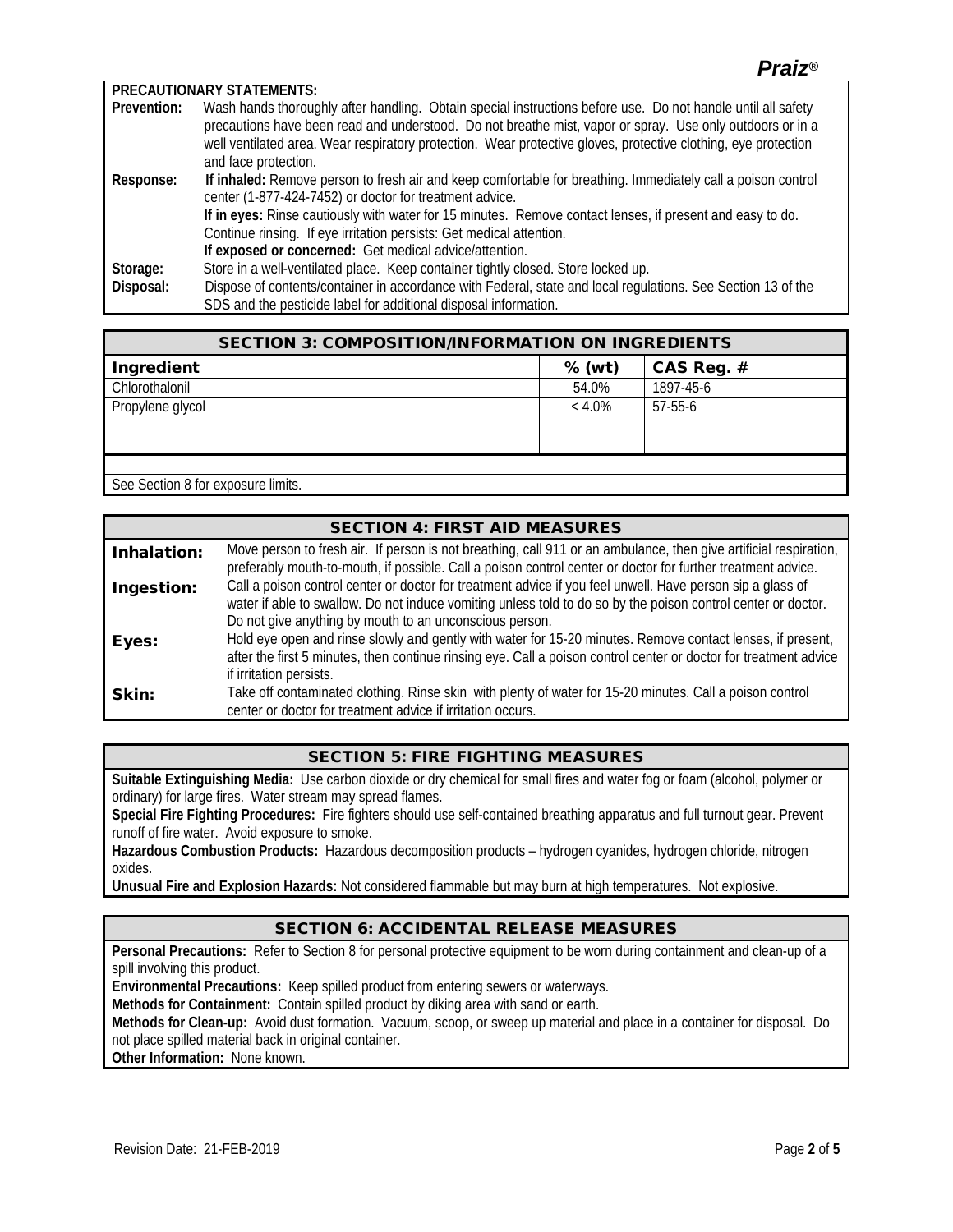*Praiz®*

#### SECTION 7: HANDLING AND STORAGE

**Handling:** RECOMMENDATIONS ARE FOR MANUFACTURING, COMMERCIAL BLENDING, AND PACKAGING WORKERS. PESTICIDE APPLICATORS AND WORKERS must refer to the pesticide product label and Directions for Use attached to the product for Agricultural Use Requirements in accordance with the EPA Worker Protection Standard 40 CFR part 170. Ensure adequate ventilation. Immediately clean up spills that occur during handling. Keep containers closed when not in use. Practice good hygiene after using this material, especially before eating, drinking, smoking, using the toilet, or applying cosmetics.

**Storage:** Store in secured, cool, dry areas designated specifically for pesticides, away from children, feed and food products and sources of heat. Keep containers closed when not in use. See pesticide product label for additional storage information. **Minimum Storage Temperature:** Not determined.

**Other Precautions:** Incompatible products: Strong acids, strong bases, strong oxidizers.

#### SECTION 8: EXPOSURE CONTROLS/PERSONAL PROTECTION

| <b>Exposure Guidelines</b> |                  |                  |                 |
|----------------------------|------------------|------------------|-----------------|
| Component.                 | OSHA PEI         | <b>ACGIH TLV</b> | NIOSH REL       |
|                            | Not established. | Not established. | Not determined. |

**NOTE TO END USERS:** PERSONAL PROTECTIVE EQUIPMENT (PPE) AND CLOTHING LISTED IN THIS SECTION IS FOR MANUFACTURING, COMMERCIAL BLENDING AND PACKAGING WORKERS. APPLICATORS AND HANDLERS SHOULD REFER TO THE PESTICIDE PRODUCT LABEL FOR PROPER PERSONAL PROTECTIVE EQUIPMENT (PPE) AND CLOTHING.

**Respiratory Protection:** Use NIOSH/MSHA approved respirator for organic vapors. Use positive pressure contained breathing apparatus where emergency conditions or where exposure limits are exceeded.

**Engineering Controls: Local Exhaust:** Provide general or local exhaust ventilation systems to maintain airborne concentrations below OSHA PELs or other specified exposure limits. Local exhaust ventilation is preferred

**Protective Gloves:** Wear chemical resistant gloves to prevent skin exposure.

**Eye Protection:** Wear chemical goggles or safety glasses. Contact lenses are not eye protective devices.

**Other Protective Clothing or Equipment:** Chemical resistant coveralls, apron and foot coverings.

**Work/Hygienic Practices:** Never eat, drink, nor use tobacco in work areas. Practice good hygiene after using this material, especially before eating, drinking, smoking, using the toilet or applying cosmetics.

#### SECTION 9: PHYSICAL AND CHEMICAL PROPERTIES

**Physical State:** Liquid **Specific Gravity (H<sub>2</sub>O=1): 1.36 Vapor Pressure (mm Hg):** Not determined. **Density (lbs/gallon):** 11.3 **Vapor Density (Air=1):** Not determined. **Freezing Point:** Not determined. **Solubility in Water:** Disperses in water. **Boiling Point/Range:** Not determined. **Viscosity:** Not determined. **pH (undiluted):** Not determined. **Appearance and odor:** Light gray to off-white liquid

suspension. Slight chlorine odor.

**Flash Point:** Not applicable.

#### SECTION 10: STABILITY AND REACTIVITY

**Reactivity:** None known. **Chemical Stability:** Product is stable at ambient temperature and pressure, under normal storage and handling conditions. **Possibility of Hazardous Reactions:** Will not occur. **Conditions to Avoid:** Direct sunlight. Extremely high or low temperatures. **Incompatible Materials:** Strong acids, strong bases, strong oxidizers. **Hazardous Decomposition Products:** Hydrogen cyanides, hydrogen chloride, nitrogen oxides.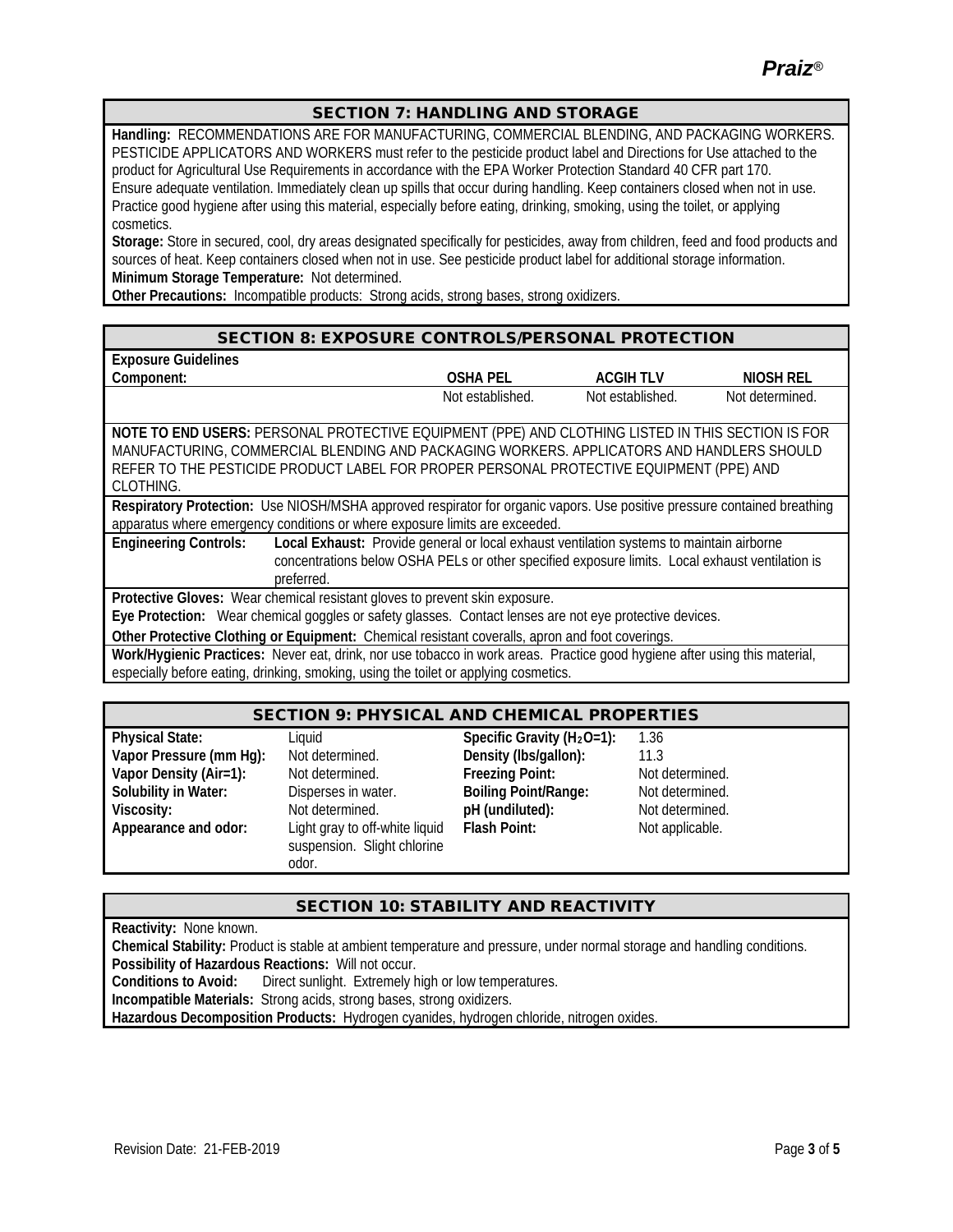| <b>SECTION 11: TOXICOLOGICAL INFORMATION</b> |  |
|----------------------------------------------|--|
|----------------------------------------------|--|

| <b>ACUTE TOXICITY</b>           |                                                                                                |
|---------------------------------|------------------------------------------------------------------------------------------------|
| Eye Effects (rabbit):           | Causes substantial but temporary eye injury. May cause opacity which is reversible in 21 days. |
| Skin Effects (rabbit):          | Slight irritant.                                                                               |
| Acute Dermal Effects (rabbit):  | $LC_{50}$ > 2030 mg/Kg                                                                         |
| Acute Inhalation Effects (rat): | $LC_{50} = 2.11$ mg/L male $LC_{50} = 0.23$ mg/L female                                        |
|                                 | May cause respiratory irritation.                                                              |
| Acute Oral Effects (rat):       | $LD_{50} = 5050$ mg/kg                                                                         |
|                                 |                                                                                                |
| <b>CHRONIC TOXICITY</b>         |                                                                                                |
| Carcinogenicity:                | Suspected of causing cancer (chlorothalonil). IARC group - 2B. National Toxicity Program       |
|                                 | (NTP) Status - Evidence of Carcinogenicity.                                                    |
| Mutagenicity:                   | Not classified.                                                                                |
| Teratogenicity:                 | Not classified.                                                                                |
| <b>Reproductive Toxicity:</b>   | Not classified.                                                                                |

| <b>SECTION 12: ECOLOGICAL INFORMATION</b>   |                                                                                                                                                       |  |  |  |
|---------------------------------------------|-------------------------------------------------------------------------------------------------------------------------------------------------------|--|--|--|
| ENVIRONMENTAL SUMMARY:                      |                                                                                                                                                       |  |  |  |
| ECOTOXICITY DATA:                           |                                                                                                                                                       |  |  |  |
| Fish Acute and Prolonged Toxicity:          | Chlorothalonil – LC <sub>50</sub> = 23-84 ppb (freshwater fish spp); LC <sub>50</sub> /EC <sub>50</sub> 3.6 – 154 ppb<br>(estuarine/marine organisms) |  |  |  |
| <b>Aquatic Invertebrate Acute Toxicity:</b> | Chlorothalonil – LC <sub>50</sub> = 68 ppb ( <i>D. magna</i> )                                                                                        |  |  |  |
| <b>Aquatic Plant Toxicity:</b>              | Not determined.                                                                                                                                       |  |  |  |
| <b>Bird Acute and Prolonged Toxicity:</b>   | Not determined.                                                                                                                                       |  |  |  |
| Honeybee Toxicity:                          | Not determined.                                                                                                                                       |  |  |  |
| <b>ENVIRONMENTAL EFFECTS:</b>               |                                                                                                                                                       |  |  |  |
| Soil Absorption/Mobility:                   | Not determined.                                                                                                                                       |  |  |  |
| Persistence and degradability:              | Not determined.                                                                                                                                       |  |  |  |
| <b>Bioaccumulative Potential:</b>           | Not determined.                                                                                                                                       |  |  |  |
| Other adverse effects:                      | Not determined.                                                                                                                                       |  |  |  |

#### SECTION 13: DISPOSAL CONSIDERATIONS

**Waste:** Dispose of in accordance with applicable Federal, state and local laws and regulations.

**Container:** Triple rinse and recycle the container or dispose of in accordance with Federal, state and local laws and regulations. **See pesticide product label for full instructions on disposal.**

**RCRA Characteristics:** It is the responsibility of the individual disposing of this product to determine the RCRA classification and hazard status of the waste.

| <b>SECTION 14: TRANSPORT INFORMATION</b> |                                                                                                           |  |  |  |
|------------------------------------------|-----------------------------------------------------------------------------------------------------------|--|--|--|
| DOT:                                     |                                                                                                           |  |  |  |
| (Domestic                                | Not Regulated                                                                                             |  |  |  |
| Ground)                                  |                                                                                                           |  |  |  |
| IMDG:                                    | UN3082, Environmentally Hazardous Substance, Liquid, N.O.S. (Chlorothalonil), Marine Pollutant, 9, PG III |  |  |  |
| (Sea)                                    |                                                                                                           |  |  |  |
| IATA:                                    | UN3082, Environmentally Hazardous Substance, Liquid, N.O.S. (Chlorothalonil), Marine Pollutant, 9, PG III |  |  |  |
| (Air)                                    |                                                                                                           |  |  |  |